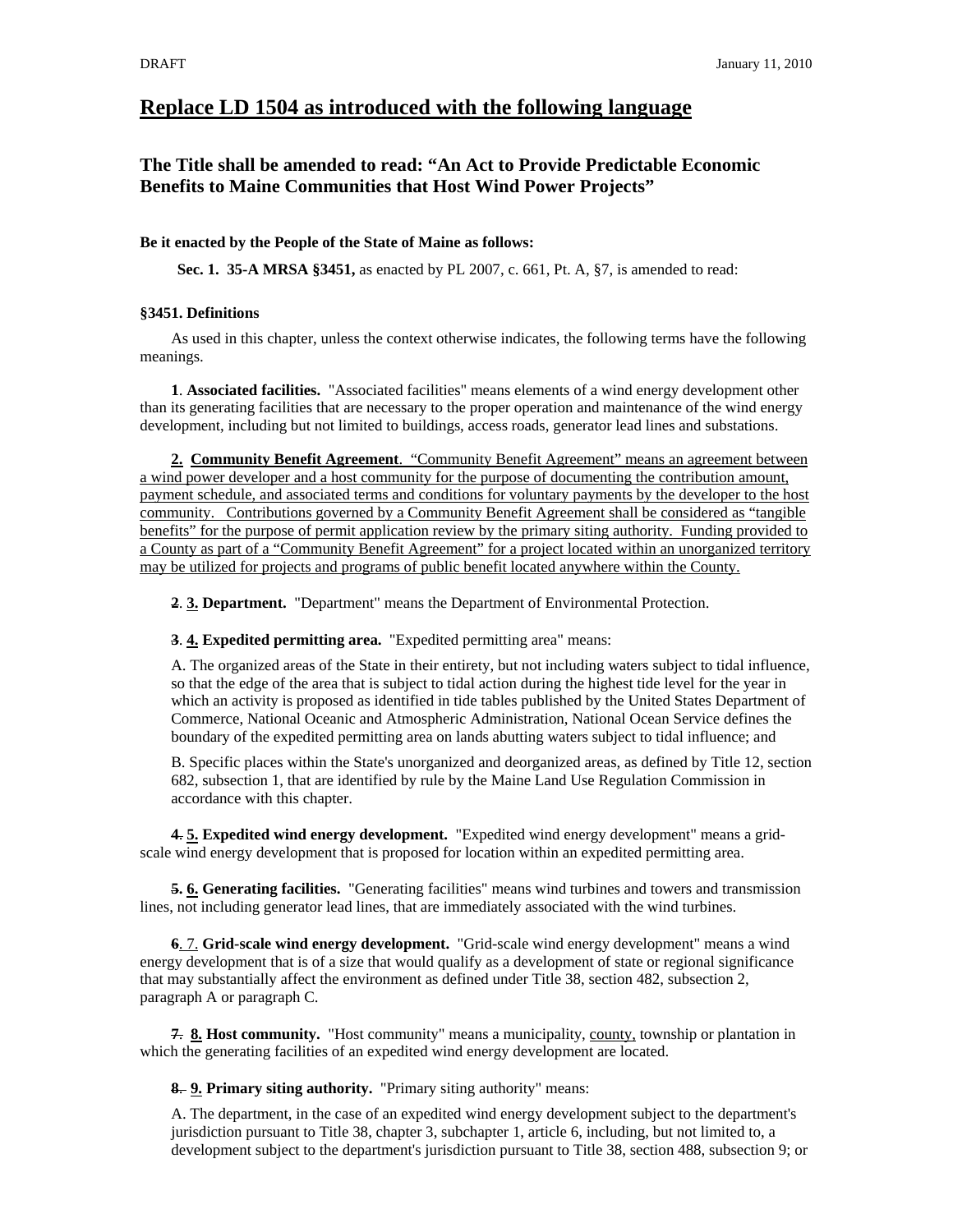B. The Maine Land Use Regulation Commission, in the case of an expedited wind energy development subject to the Maine Land Use Regulation Commission's jurisdiction pursuant to Title 12, chapter 206-A.

**9**. **10. Scenic resource of state or national significance.** "Scenic resource of state or national significance" means an area or place owned by the public or to which the public has a legal right of access that is:

A. A national natural landmark, federally designated wilderness area or other comparable outstanding natural and cultural feature, such as the Orono Bog or Meddybemps Heath;

B. A property listed on the National Register of Historic Places pursuant to the National Historic Preservation Act of 1966, as amended, including, but not limited to, the Rockland Breakwater Light and Fort Knox;

C. A national or state park;

D. A great pond that is:

(1) One of the 66 great ponds located in the State's organized area identified as having outstanding or significant scenic quality in the "Maine's Finest Lakes" study published by the Executive Department, State Planning Office in October 1989; or

(2) One of the 280 great ponds in the State's unorganized or deorganized areas designated as outstanding or significant from a scenic perspective in the "Maine Wildlands Lakes Assessment" published by the Maine Land Use Regulation Commission in June 1987;

E. A segment of a scenic river or stream identified as having unique or outstanding scenic attributes listed in Appendix G of the "Maine Rivers Study" published by the Department of Conservation in 1982;

F. A scenic viewpoint located on state public reserved land or on a trail that is used exclusively for pedestrian use, such as the Appalachian Trail, that the Department of Conservation designates by rule adopted in accordance with section 3457;

G. A scenic turnout constructed by the Department of Transportation pursuant to Title 23, section 954 on a public road that has been designated by the Commissioner of Transportation pursuant to Title 23, section 4206, subsection 1, paragraph G as a scenic highway; or

H. Scenic viewpoints located in the coastal area, as defined by Title 38, section 1802, subsection 1, that are ranked as having state or national significance in terms of scenic quality in:

(1) One of the scenic inventories prepared for and published by the Executive Department, State Planning Office: "Method for Coastal Scenic Landscape Assessment with Field Results for Kittery to Scarborough and Cape Elizabeth to South Thomaston," Dominie, et al., October 1987; "Scenic Inventory Mainland Sites of Penobscot Bay," Dewan and Associates, et al., August 1990; or "Scenic Inventory: Islesboro, Vinalhaven, North Haven and Associated Offshore Islands," Dewan and Associates, June 1992; or

(2) A scenic inventory developed by or prepared for the Executive Department, State Planning Office in accordance with section 3457.

**10. 11. Tangible benefits.** "Tangible benefits" means environmental or economic improvements or benefits to Maine residents attributable to the construction, operation and maintenance of an expedited wind energy development, including but not limited to: property tax payments and community benefit fund payments that are available to one or more host communities for property tax reductions, economic development projects, land conservation, tourism promotion, reduction of energy costs, or other investments of public value; construction-related employment; local purchase of materials; employment in operations and maintenance; reduced property taxes; reduced electrical rates; natural resource conservation; performance of construction, operations and maintenance activities by trained, qualified and licensed workers in accordance with Title 32, chapter 17 and other applicable laws; or other comparable benefits, with particular attention to assurance of such benefits to the host community to the extent practicable and affected neighboring communities.

**Sec.2. 35-A MRSA §3454,** as enacted by PL 2007, c. 661, Pt. A, §7, is amended to read: